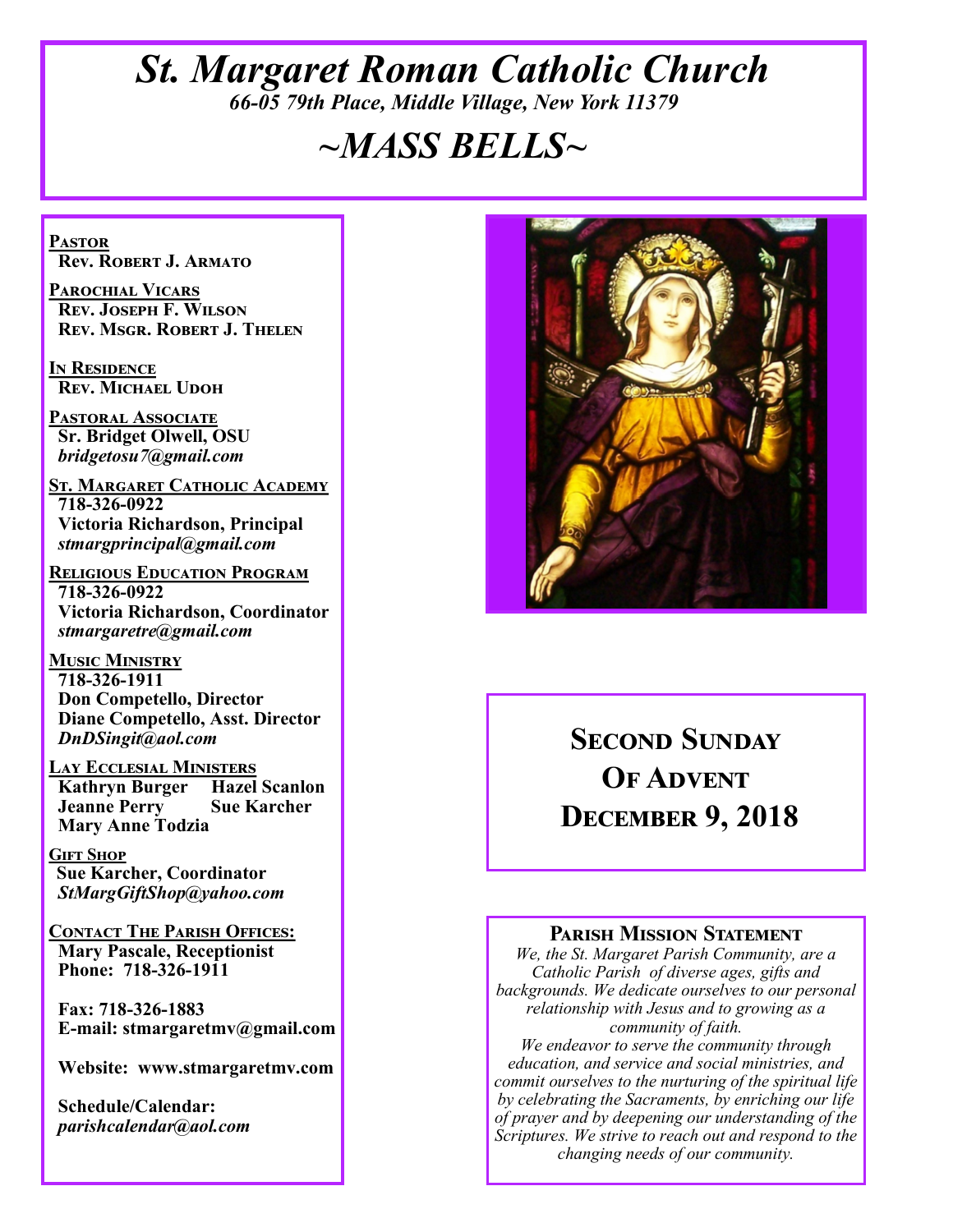### *MASSES FOR THE WEEK*

| SUN.                    | <b>DECEMBER 9 - SECOND SUNDAY</b><br><b>OF ADVENT</b>                                                                                                                                                                                                                                                                                     |
|-------------------------|-------------------------------------------------------------------------------------------------------------------------------------------------------------------------------------------------------------------------------------------------------------------------------------------------------------------------------------------|
| 7:30<br>9:00            | Geraldine Ward and Eileen Flynn<br>Antonino Catalano/Giovanni Uglialoro/Santo<br>Uglialoro/Lucia Uglialoro/Rosario, Rosaria e<br>Nunzio Tarormina/                                                                                                                                                                                        |
| 10:30<br>NOON<br>5:00PM | Frank and Maria Amendola<br>Elizabeth "Betsy" Braithwaite<br>People of the Parish                                                                                                                                                                                                                                                         |
| MON.<br>7:00<br>9:00    | <b>DECEMBER 10 - ADVENT WEEKDAY</b><br>Rosemarie Elia (ANNI)<br>David P. Jones (ANNI)                                                                                                                                                                                                                                                     |
| TUE.<br>7:00<br>9:00    | <b>DECEMBER 11 - ST. DAMASUS</b><br>Lauretta Burriesci<br>Leonardo Curatolo                                                                                                                                                                                                                                                               |
| WED.                    | <b>DECEMBER 12 - OUR LADY OF</b><br><b>GUADALUPE</b>                                                                                                                                                                                                                                                                                      |
| 7:00<br>9:00            | Ida Lento/Maria Falsetta<br>Eileen Flynn                                                                                                                                                                                                                                                                                                  |
| THU.<br>7:00<br>9:00    | <b>DECEMBER 13 - ST. LUCY</b><br>Sr. Brigid Kelly<br>Anna Carosi/                                                                                                                                                                                                                                                                         |
| FRI.                    | <b>DECEMBER 14 - ST. JOHN OF</b><br><b>THE CROSS</b>                                                                                                                                                                                                                                                                                      |
| 7:00<br>9:00            | Carmela Barone/Louis Amendola<br><b>Frank Genna</b>                                                                                                                                                                                                                                                                                       |
| SAT.<br>9:00<br>11:45   | <b>DECEMBER 15 - ADVENT WEEKDAY</b><br><b>COLLECTIVE: Gloria Prima</b><br><b>MONTHLY MEMORIAL MASS: Grace Marie</b><br>Barbera/Thomas J. Wenz/Frank A. Barbera/<br>Margaret Donohue/Antoinette Biel/Ivan<br>Rakaric/Marguerite Scaturro/Gloria Furino/<br>Mark R. Wiesner, Sr./Albert Vecchione/<br>Peter J. Ficalora/Eileen G. Hinrichs/ |
|                         | 5:00PM People of the Parish                                                                                                                                                                                                                                                                                                               |
| SUN.<br>7:30<br>9:00    | <b>DECEMBER 16 - THIRD SUNDAY OF ADVENT</b><br>Piro Zangrilli<br>Gaetano Catalano/Rosario, Rosaria e<br>Nunzio Taormina/Saverio, Michael e Luigi Bosco/<br>Arturo Valanti/Domenica e Pietro Martorana/                                                                                                                                    |

- 10:30 Tom, Rosaleen, Catherine & Michael Reilly NOON Fire Lt. Kevin J. & William Pfeifer
- 5:00PM Amelia Oswald



**SECOND SUNDAY OF ADVENT**

## **PARISH INFORMATION**

**The Rectory office is open Monday - Thursday - 9 am to Noon, and 1 pm to 7pm Friday - 9 am to Noon, and 1 pm to 5 pm Saturday - by appointment Sunday - closed**

**CONFESSIONS** - Saturday, 4-4:45 pm or by appointment with a priest.

**NOVENA** to Our Lady of the Miraculous Medal Mondays after the 9am Mass.

**BAPTISMS** take place on the 1st and 3rd Sundays of the month. Please call the rectory for an appointment and to register your child.

**WEDDINGS MUST** be scheduled at least six months in advance by appointment with a priest or a deacon. Please call the rectory office. For marriage preparation information visit www.pre-cana.org.

**THE ENGLISH CHOIR** rehearses on Tuesday, at 7 pm in the Church. Tenors and baritones needed!

**IL CORO ITALIANO** prattica ogni Domenica prima della Messa Italiana.

**THE YOUTH CHOIR** rehearses on Thursday, from 6-7 pm in the Church. For more info, DnDsingit@aol.com

**BOY SCOUT TROOP #119** meets on Tuesdays from 7:15-9 pm in the Parish Hall. New members are welcome, age 10 1/2 & up. Call Mr. Krzewski, 718-894-4099.

**CUB PACK #119** meets on Mondays from 7-8:30 pm in the Parish Hall. New members welcome, age 6 to 10-1/2. Call Mr. Krzewski, 718-894-4099.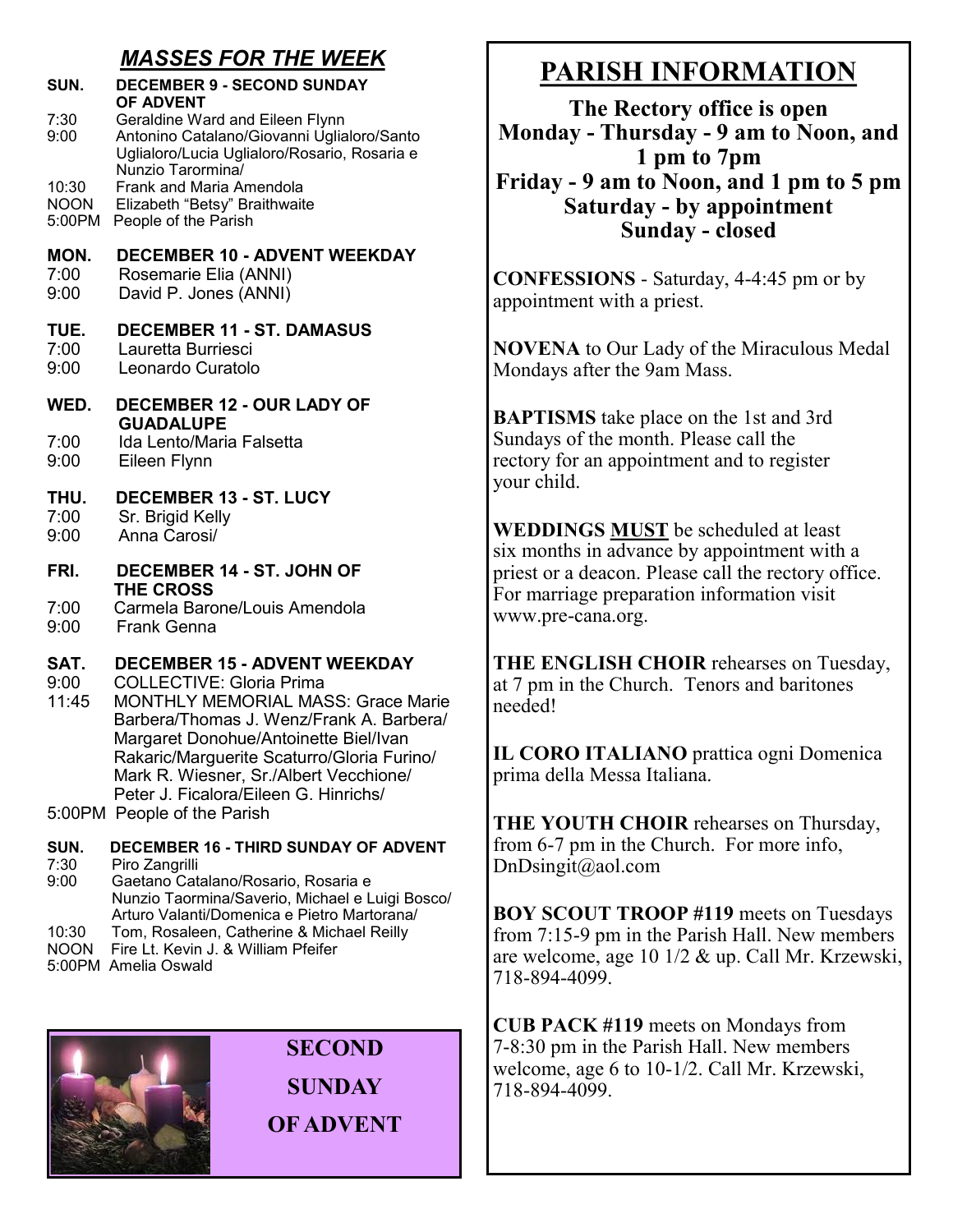# PLEASE PRAY FOR OUR SICK

Karen Guarascio, Connie Faccibene, Linda Frazier, Cari Ann Falk-LoBello, Glen Falk, Ronald Frazier, John Downer, Robert Sabini, Lee Falk, Scott White, Baby McKinley Kelleher, Sean Harrison, Justin James Quirke, Elizabeth Ott, Marion Caracciola, Baby Keila Mary Champoli, The Ferrugio Family, Sandra Slattery, Richard Santangelo, Joseph Simon, James Taylor, James Leung, Dr. Joan Virostko, Alfie Poje, Margaret Cosentino, Ann Pompeo, Larry Dumbra, Bob Marvin, Joseph O'Brien, Katie Bryzgornia, Daniel Fox, Domenica Millitello, Caterina D'Anna, Evelyn Mojica, Immaculate Marge D'Elia, Carol Arevalo, Jim O'Driscoll, Victoria Lippolis, Mary Rigovich, Matteo Sabini, Charles Schaaf, Alvaro Andres Gonzalez, Luis Sanchez, Billy Gillespie, George McGarry, Cathie Greulich, Anthony Bruno, Charles G. Krzewski, John Wert, Joseph Stubbs, Bob & Karen Schaefer, Michael Hirst, Mary Harrison, John Murphy, Anne McGinnis, Richard Santangelo, Norma Voyer, Vicky Turato, Adriana Caruso, Julio Pelaez, Maritza Gutierrez, Graciela Mora, Cindy Mulore, Salvatore Tuttolomondo, Gloria Mojica, Gloria Pemaj,

*The names will remain for 3 months, please call 718-326-1911 and ask for continued prayers.*

## **Prayer Requests**

**Pray for vocations to the Priesthood and Religious Life.** 

**Please pray for our men and women from our Parish serving in the defense of our country: Lt. Col. Thomas Frohnhoefer Sgt. Robert A. Domenici** 



#### *WE RECALL OUR BELOVED DECEASED*

 *May they rest in Christ's Peace!*

# *MEMORIALS*

## *LAMP & CANDLE THIS WEEK*

*are offered in memory of David P. Jones at the request of Barbara Mundy.*

## *TABERNACLE LAMP THIS WEEK*

*is lit in memory of Anna Carosi.* 

## **TODAY'S READINGS**

*Second Sunday of Advent* 

Bar 5:1-9 Ps 126:1-2, 2-3, 4-5, 6 Phil 1:4-6, 8-11 Lk 3:1-6

## **READINGS FOR THE WEEK**

Monday: Is 35:1-10 Ps 85:9ab and 10, 11-12, 13-14 Lk 5:17-26

Tuesday: Is 40:1-11

Ps 96:1-2, 3 and 10ac, 11-12, 13 Mt 18:12-14

Wednesday: Zec 2:14-17 or Rv 11:19a, 12:1-6a, 10ab Jdt 13:18bcde, 19 Lk 1:26-38 or Lk 1:39-47

Thursday: Is 41:13-20 Ps 145:1 and 9, 10-11, 12-13ab Mt 11:11-15

Friday: Is 48:17-19 Ps 1:1-2, 3, 4 and 6 Mt 11:16-19

Saturday: Sir 48:1-4, 9-11 Ps 80:2ac and 3b, 15-16, 18-19 Mt 17:9a, 10-13

Sunday: Zep 3:14-18a Is 12:2-3, 4, 5-6 Phil 4:4-7 Lk 3:10-18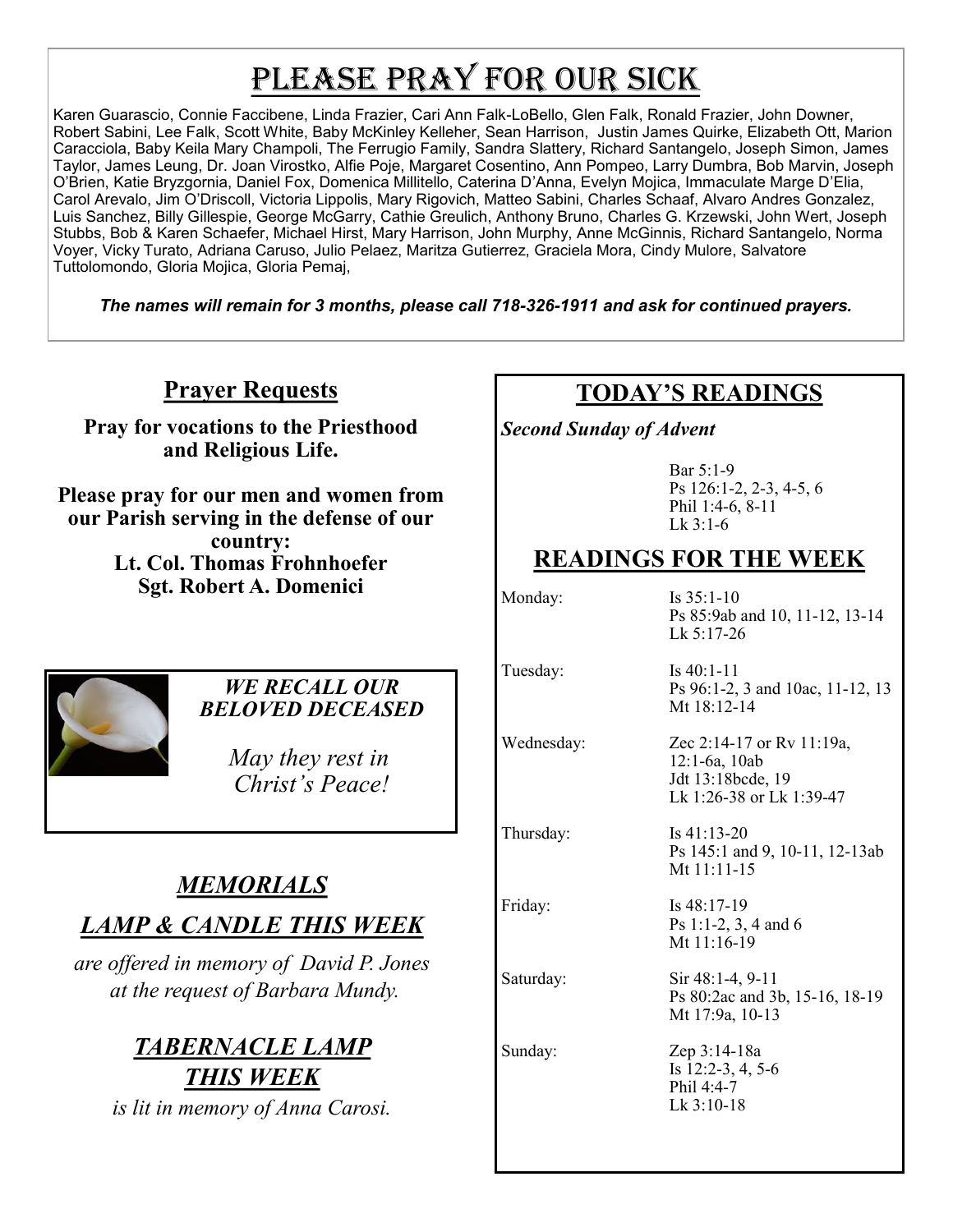#### **MANY THANKS FROM THE ST. VINCENT dePAUL SOCIETY**

 To **Kathy Henn** who baked 30 Pumpkin breads for our clients.

 To **St. Margaret Catholic Academy** for nearly 1,000 items of food.

 To all of our generous **parishioners** for various food items.

 To **Grand Insurance Company** who donated 25 vouchers for free turkeys for Thanksgiving.



#### **MAGNIFICAT COMPANIONS**

 Copies of the Magnificat Advent Companion are on sale at the Rectory Offices during the week and in the Sacristy, while supplies last. At just \$2.00 per

copy, they are a great way to prepare prayerfully for Christmas.

#### **PARISH REGISTRATION**

 Very often, people come to the Rectory asking for a certificate or letter attesting to their being active members of our Parish. That's hard for us to do, if there is no record of their being registered.

 All families worshiping here at St. Margaret's are encouraged to register with the Rectory Offices. All you have to do is complete the following information and drop it into the collection basket. We'll take it from there. Ĭ

| Name:    |                |  |
|----------|----------------|--|
| Address: |                |  |
|          |                |  |
|          |                |  |
| Phone #: | $\left($<br>)- |  |

## *THE ADVENT WREATH*

 The use of the wreath and candles during Advent are a longstanding Catholic tradition that was originally adopted by Christians in the Middle Ages as part of their spiritual preparation for Christmas.

 The wreath and candles are full of symbolism tied to the Christmas season. The wreath itself, which is made of various evergreens, signifies continuous life. The circle of the wreath, which as no beginning or end, symbolizes the eternity of God, the immortality of the soul, and the everlasting life we find in Christ.

 Even the individual evergreens that make up the wreath have their own meanings that can be adapted to our faith. The laurel signifies victory over persecution and suffering. The pine, holly, and yew signify immortality and the cedar signifies strength and healing. The pine cones that decorate the wreath symbolize life and resurrection. The wreath as a whole is meant to remind us of both the immortality of our souls and God's promise of everlasting life to us through Christ.

 The candles also have their own special significance. The four candles represent the four weeks of Advent.

 The first candle, which is purple, symbolizes hope. It is sometimes called the "Prophecy Candle" in remembrance of the prophets, especially Isaiah, who foretold the birth of Christ. It represents the expectation felt in anticipation of the coming Messiah.

 The second candle, also purple, represents faith. It is called the "Bethlehem Candle" as a reminder of Mary and Joseph's journey to Bethlehem.

 The third candle is pink and symbolizes joy. It is called the "Shepard's Candle," and is pink because rose is a liturgical color for joy. The third Sunday of Advent is Gaudete Sunday and is meant to remind us of the joy that the world experienced at the birth of Jesus, as well as the joy that the faithful have reached the midpoint of Advent.

 On the fourth week of Advent, we light the final purple candle to mark the final week of prayer and penance as we wait for the birth of our Savior. This final candle the "Angel's Candle," symbolizes peace. It reminds us of the message of the angels:

*"Peace on Earth, Good Will Toward Men."*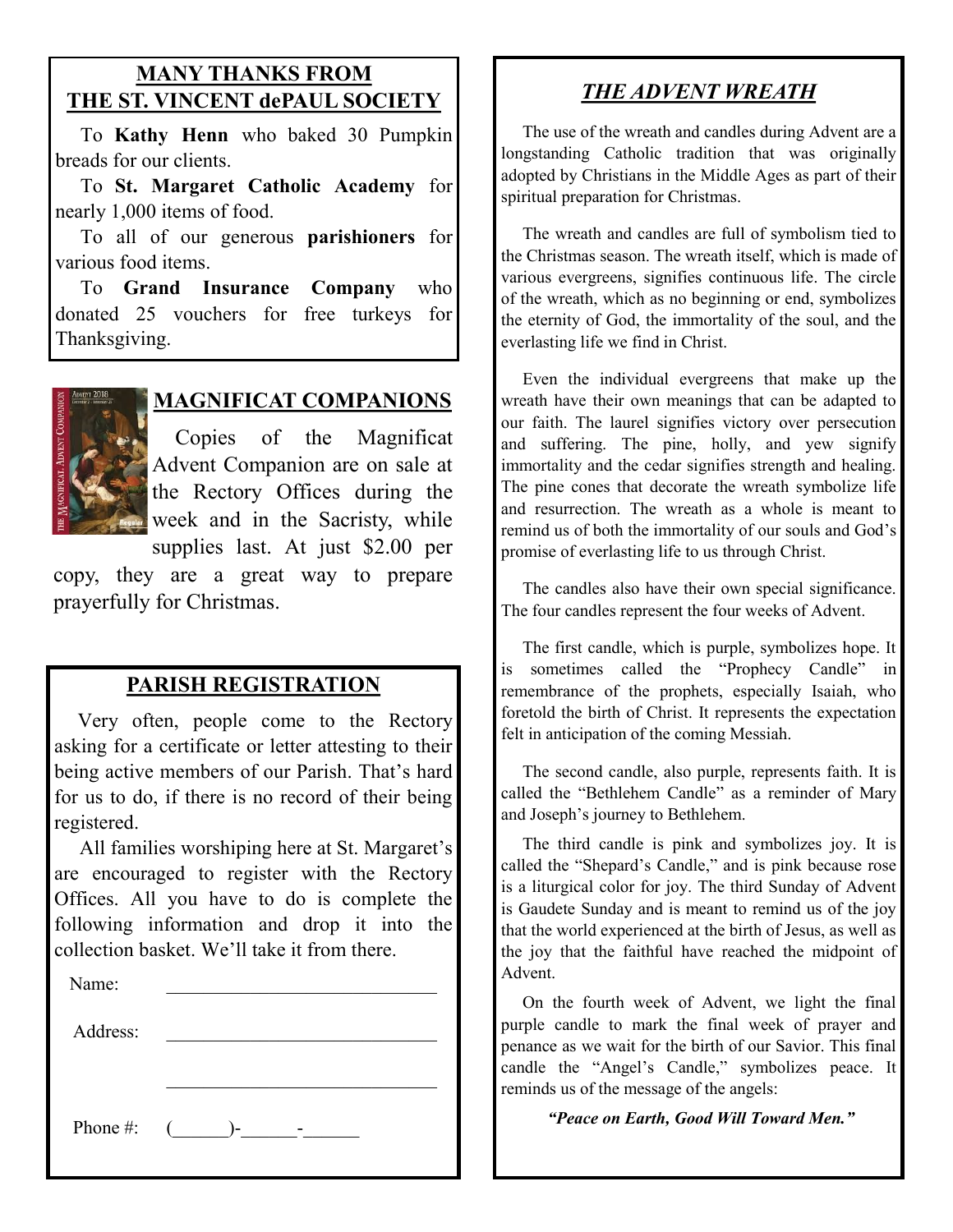

## *FROM THE ACADEMY*

#### **SAVE THE DATE . . .**

 **Better Late than Never New Year's Masquerade Ball,** Friday, January 25 at 8pm in the Parish Center. Tickets are \$50 and include a hot buffet, soda, wine and beer.

> Dance the night away. Dress to dazzle or disguise. Tickets are now on sale. Please call the School, **718-326-0922.**

### **CONGRATULATIONS**

to former St. Margaret Catholic Academy students who achieved honors at

#### **Cathedral Preparatory School and Seminary:**

ANDREW CHALMERS AND KEVIN PLUT We wish Andrew and Kevin much success in their future endeavors.

### **PRAYERS ARE NEEDED**

for the husband and family of Mary Murphy, our crossing guard. Mr. Murphy was in a very bad construction accident. Let us pray for a speedy recovery!

## **PLEASE TAKE NOTE. . . .**

Each Wednesday of Advent, at 7:30pm, we will gather for the **evening prayer** of the Church, with a homily and Benediction of the Most Blessed Sacrament.

We resume **Bible Class** with Father Wilson on Monday at 1pm and on Thursday at 7:30pm, both in the Convent meeting room.

## **ANNUAL CATHOLIC APPEAL**

 There are just a few more weeks to go for this year's campaign. **Only money above goal that is**  *received* **by December 31 will come back to the Parish,** so please make your pledges and *complete your payments ASAP.* 

So far, we'll get back just \$1,394 collected out of \$3,786 over goal.

## **JUST A REMINDER . . .**

 While we no longer celebrate private memorial Masses, families who wish to have an annual or "month's mind" Mass offered for a loved one can join in the memorial Mass celebrated each month, for the repose of the souls of those buried from our church during the preceding month. Call the Rectory Offices to make the arrangements. **The next memorial Mass will be celebrated at 11:45am Saturday, December 15 in memory of:** *Grace Marie Barbera, Thomas J. Wenz, Frank A. Barbera, Margaret Donohue, Antoinette Biel, Ivan Rakaric, Marguerite Scaturro, Mark R. Wiesner, Sr., Gloria Furino, Albert Veccchione, Peter J. Ficalora, Eileen G. Hinrichs.* May they rest in Christ's Peace.

#### **THE ST. VINCENT dePAUL FOOD PANTRY**

 is located at 66-25 79 Place Middle Village, NY



 **The pantry is open on WEDNESDAY AND SATURDAY**

 **from 10am to 12 Noon.**

*The Food Pantry is in need of small (1-2lb.) canned hams for our Christmas food bags. As always, thank you for your generosity.*



#### **CHRISTMAS "GIVING TREE"**

The St. Vincent dePaul Society is sponsoring the Christmas **"GIVING TREE"**

 to provide toys and clothing to less fortunate children.

## **WHAT:** Unwrapped toy or clothing item

(new) for ages infant to 12 years. **WHEN:** Through today, December 9.

**WHERE:** Food bin in the vestibule of Church or in the Convent on Wednesday and Saturday from 10 am to 12 Noon.

Many thanks for your generosity.